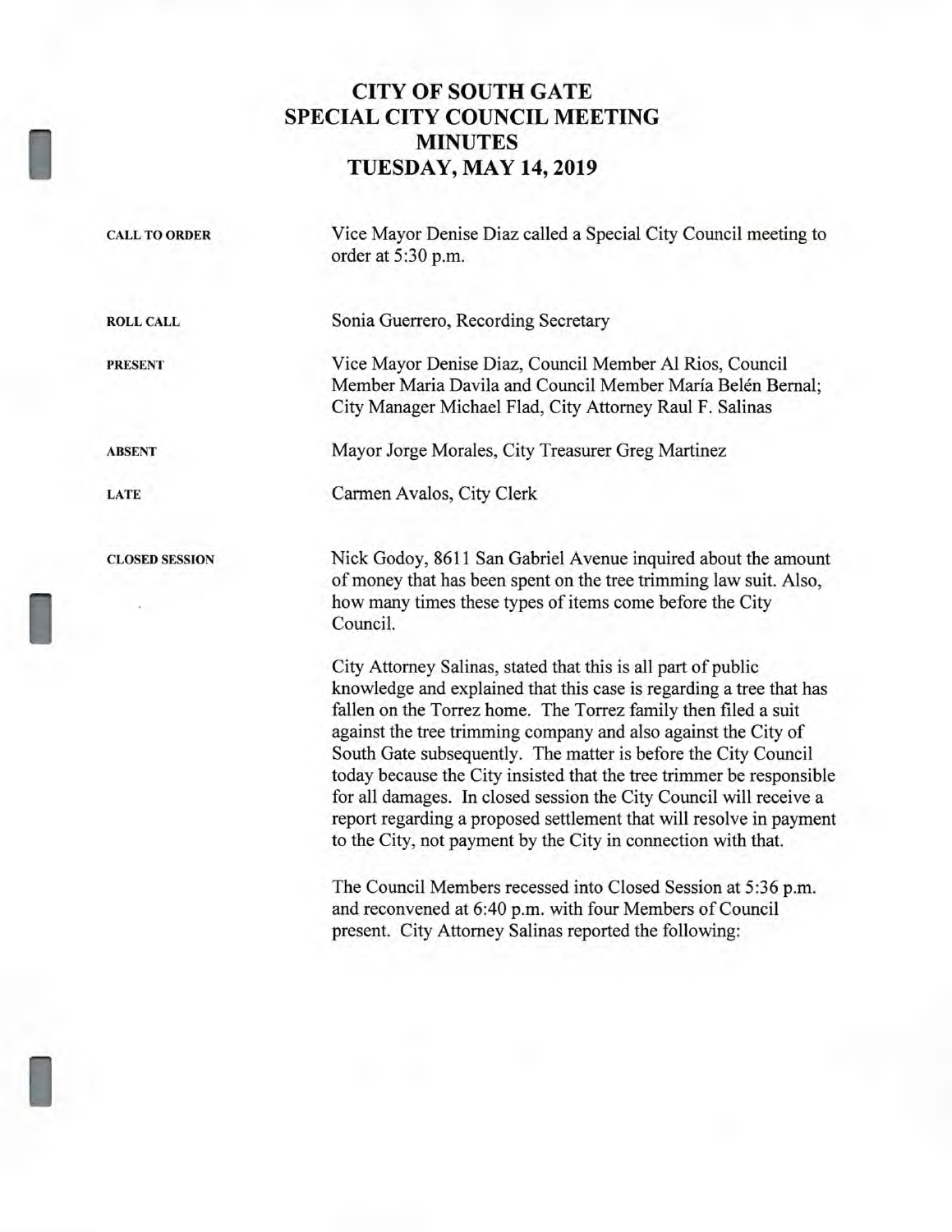#### **SPECIAL CITY COUNCIL MEETING MINUTES OF MAY 14, 2019**

## **1. CONFERENCE WITH LEGAL COUNSEL — PENDING LITIGATION**

Pursuant to Government Code Section 54956.9(a), 54954.9(b)(3)(C)

- a. City of South Gate v. Trimming Land Company
- b. Jerry and Dolores Torrez v. City of South Gate
- c. Trimming Land Company v. City of South Gate
- d. State Farm Insurance v. Trimming Land Company

Item 1 dealt with a series of cases under pending litigation and they all are related to a tree that had fallen on a house within the City of South Gate. In Closed Session the City Council received a report by the City Attorney and by City staff with respect to that litigation. There is a proposed settlement in which the City will be recovering the Attorney fees that were incurred in defense of the case and without having to pay any money out on settlement. The precise terms of the agreement are not being disclosed now because the agreement has not been fully executed, but it will be disclosed pursuant to the Brown Act once the agreement goes through. The City Council approved the proposed settlement by a motion made by Council Member Davila and seconded by Council Member Bernal with a vote of 4 to 0. This will include returning money back to the City's General Fund incurred in the prosecution and defense of these cases.

#### **2. CONFERENCE WITH LEGAL COUNSEL — ANTICIPATED LITIGATION**

Pursuant to Government Code Section 54956.9(c)

Two (2) - Potential Cases

**Item 2 was not discussed in Closed Session and will be brought back on a future Closed Session agenda.** 

#### **3. CONFERENCE WITH LEGAL COUNSEL — THREATENED LITIGATION**

Pursuant to Government Code Section 54956.9(b)(3)(D)&(E)

One (1) - Potential Case

For Item 3, the City Council received a report by the City Attorney with respect to a letter threatening potential litigation involving an action taken by the City Council recently. The City Council did